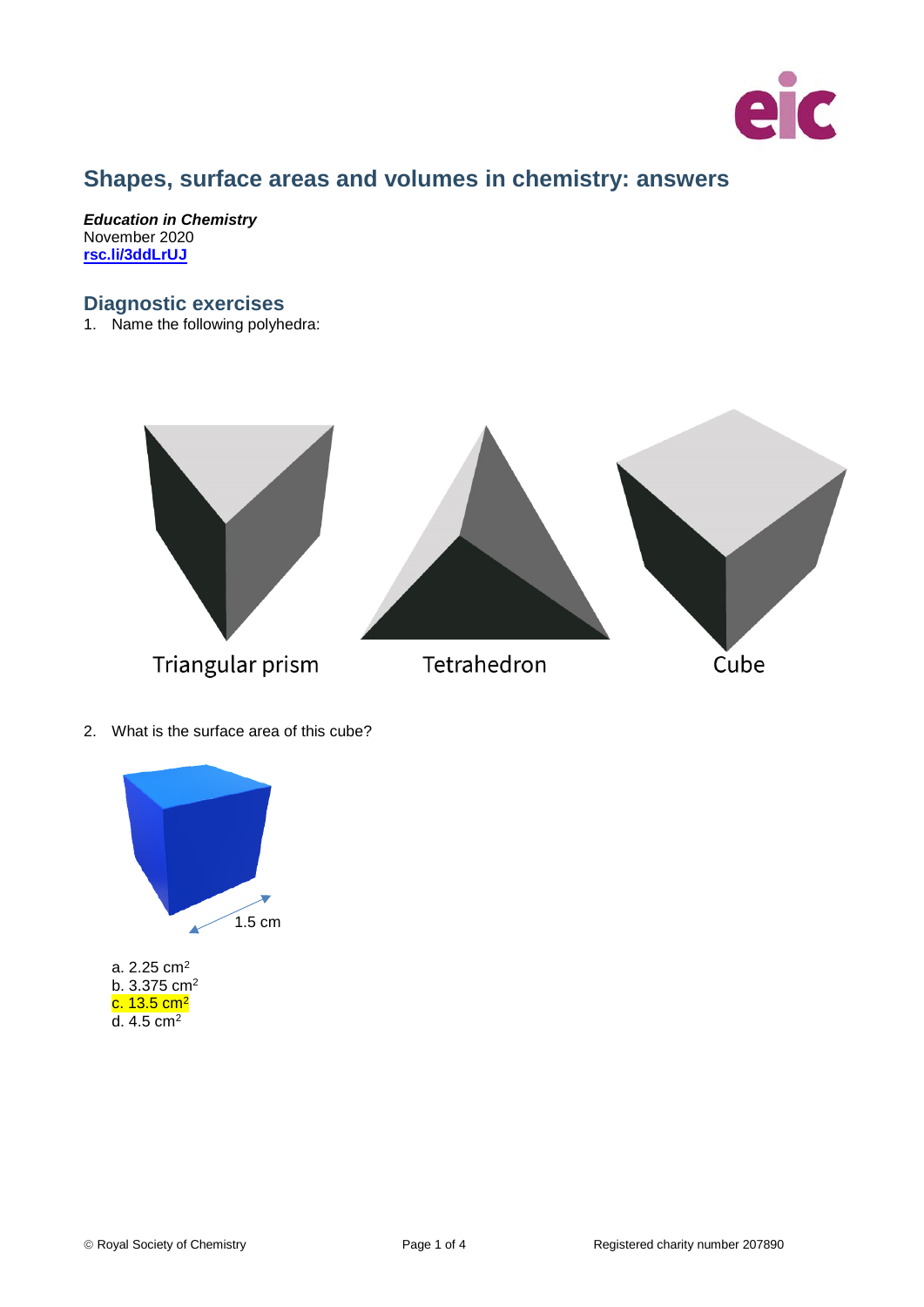3. Which of the following shapes is identical to Shape A?



4. Which cube **cannot** be based on the following net?

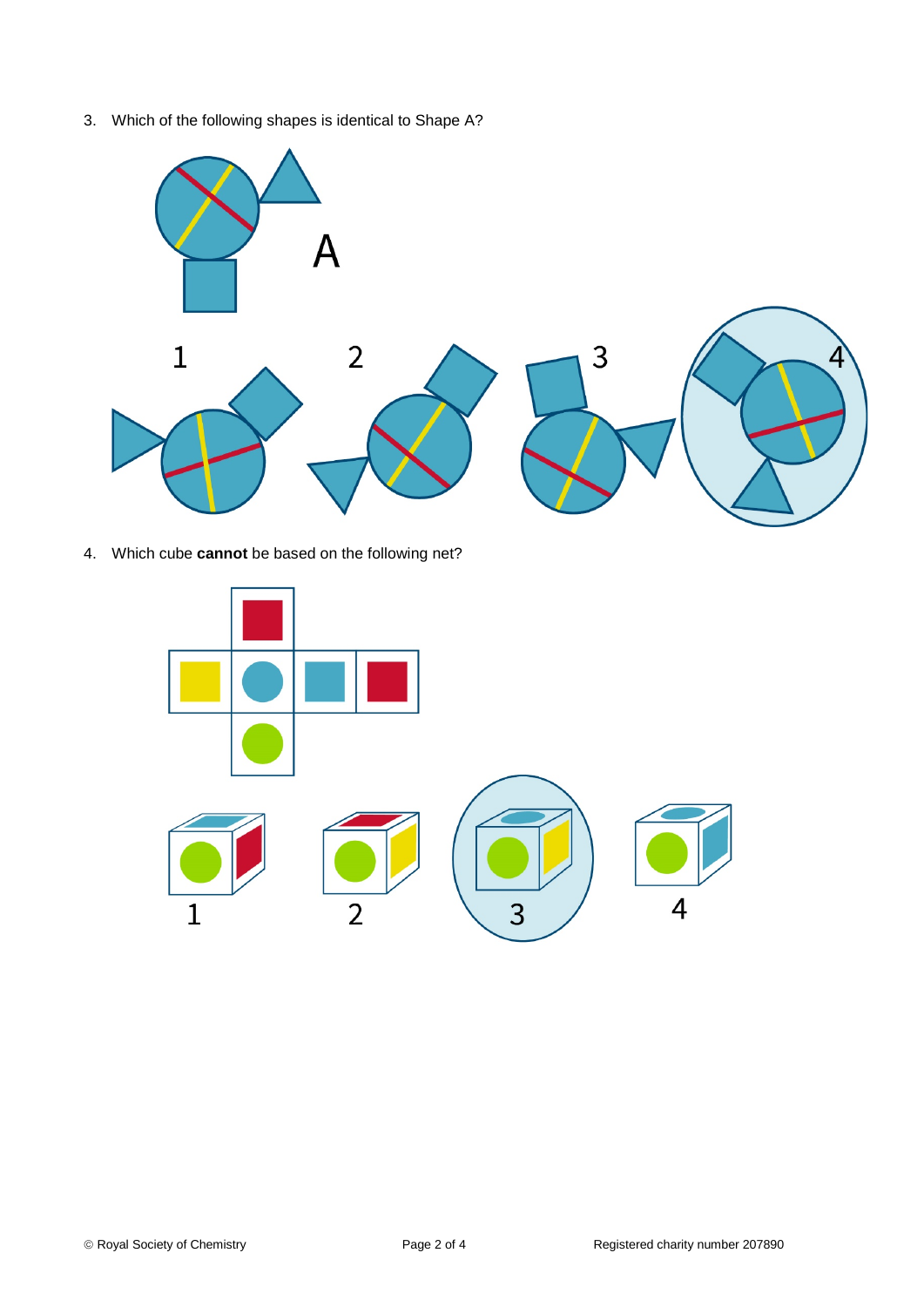## **Maths problems**

1. What is the area of this triangle?  $5.6 \text{ cm}^2$ 



- 2. What are the units of surface area if the lengths are given in centimetres?  $\frac{cm^2}{cm^2}$
- 3. What are the units of volume if the lengths are given in centimetres? cm<sup>3</sup>
- 4. The surface area (SA) to volume (*V*) ratio is calculated as SA/V. What are the units?  $cm^{-1}$
- 5. A cube has sides of 10 cm in length.
	- a. What is the surface area?  $600 \text{ cm}^2$
	- b. What is the volume? **1000 cm<sup>3</sup>**
	- c. What is the surface area to volume ratio?  $0.6 \text{ cm}^{-1}$
- 6. A cube has sides of 1 cm in length.
	- a. What is the surface area?  $6 \text{ cm}^2$
	- b. What is the volume?  $1 \text{ cm}^3$
	- c. What is the surface area to volume ratio?  $6 \text{ cm}^{-1}$
- 7. Describe what happens to the surface area to volume ratio as the size of the cube decreases by a factor of 10.

As the length of the side of a cube decrease by a factor of 10, the surface area to volume ratio increases by a factor of 10.

8. Complete the following table:

| Cube side length | Surface area (SA)     | Volume (V)             | <b>SA/V</b>            |
|------------------|-----------------------|------------------------|------------------------|
| 2 cm             | $24 \text{ cm}^2$     | 8 cm <sup>3</sup>      | 3 cm <sup>-1</sup>     |
| 4 cm             | $96 \text{ cm}^2$     | $64 \text{ cm}^3$      | $1.5 \text{ cm}^{-1}$  |
| 6 cm             | $216$ cm <sup>2</sup> | $216 \text{ cm}^3$     | 1 cm <sup>-1</sup>     |
| 8 cm             | $384$ cm <sup>2</sup> | $512 \text{ cm}^3$     | $0.75 \text{ cm}^{-1}$ |
| $10 \text{ cm}$  | $600 \text{ cm}^2$    | $1000$ cm <sup>3</sup> | $0.6 \text{ cm}^{-1}$  |

## **Algebra**

- 1. A cube has sides of length *l* cm. What is the surface area of the cube expressed in terms of *l*? <mark>6*l* cm<sup>2</sup></u></mark>
- 2. A cube has sides of length *l* cm. What is the volume of cube expressed in terms of *l*? <mark>/<sup>8</sup> cm</mark>3
- 3. A cube has sides of length *l* cm. What is the surface area: volume ratio expressed in terms of *l*?  $\frac{6}{l}$  cm<sup>3</sup>